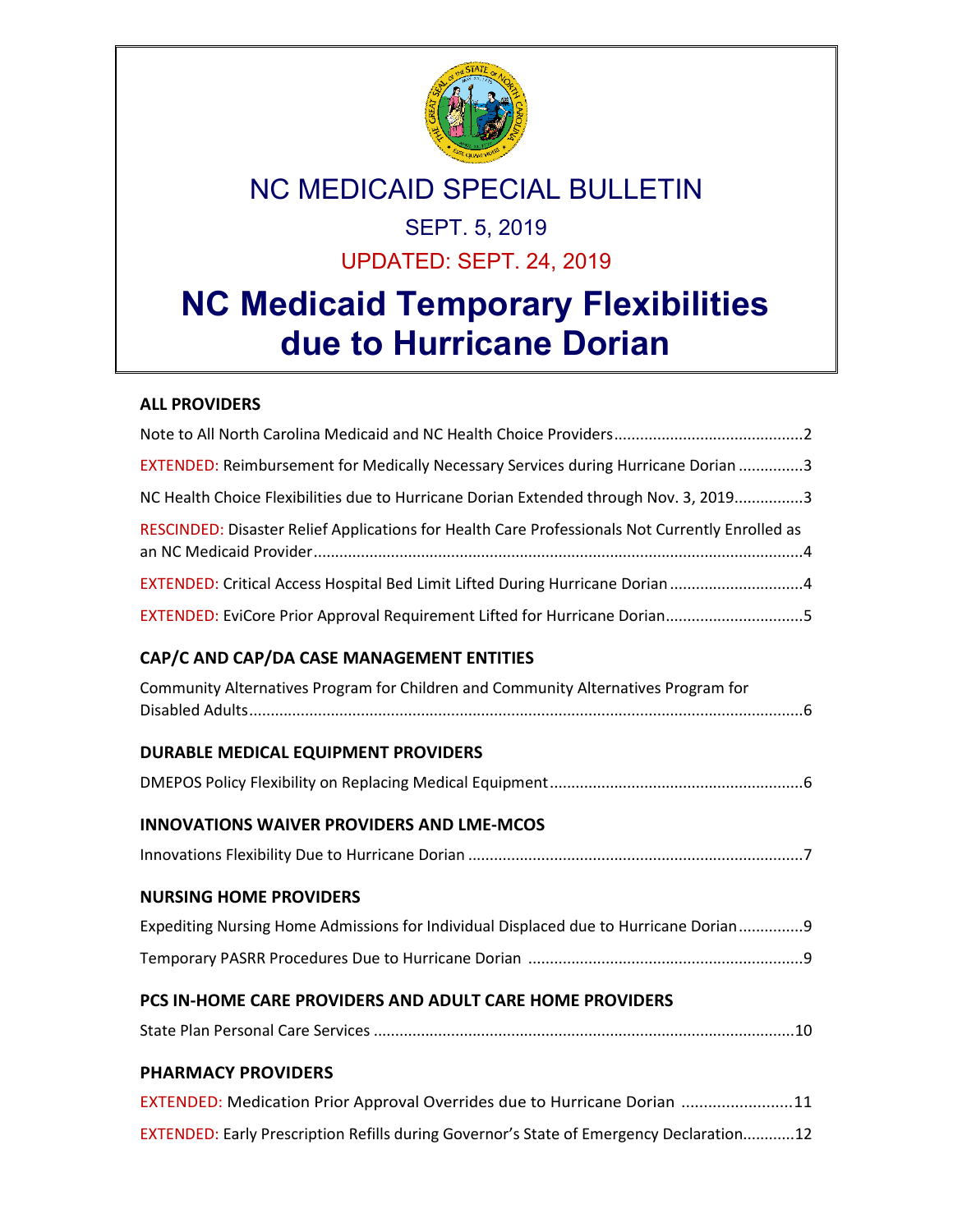### **This Medicaid Special Bulletin provides updates to effective dates for Medicaid flexibilities due to Hurricane Dorian. Updates are in red.**

#### **Note to All North Carolina Medicaid and NC Health Choice Providers:**

North Carolina Governor Cooper issued [Executive Order 101](https://files.nc.gov/governor/documents/files/EO101-Declaration-of-SOE_Hurricane-Dorian.pdf) on Aug. 31, 2019, which declared a state of emergency for North Carolina in anticipation of potential severe weather caused by the approach of Hurricane Dorian. As of the date of this Medicaid Bulletin, the state of emergency remains in place.

NC Medicaid is committed to North Carolina's response to and recovery from Hurricane Dorian. We are working with county and federal partners, receiving authority from the Centers for Medicare & Medicaid Services where appropriate, to make it faster and easier for beneficiaries to receive and for health care professionals to provide—Medicaid and NC Health Choice care and services.

This Medicaid Special Bulletin describes flexibilities effective Sept. 4, 2019, to the NC Medicaid and NC Health Choice programs. Updates will be provided as they become available.

For up-to-date information, please visit:

Medicaid: [Hurricane Dorian: Receiving & Providing Medicaid Services](https://medicaid.ncdhhs.gov/hurricane-dorian-receiving-providing-medicaid-services) DHHS: [Hurricane Dorian: What to Know](https://www.ncdhhs.gov/assistance/disaster-preparation-and-recovery/hurricane-dorian-what-know)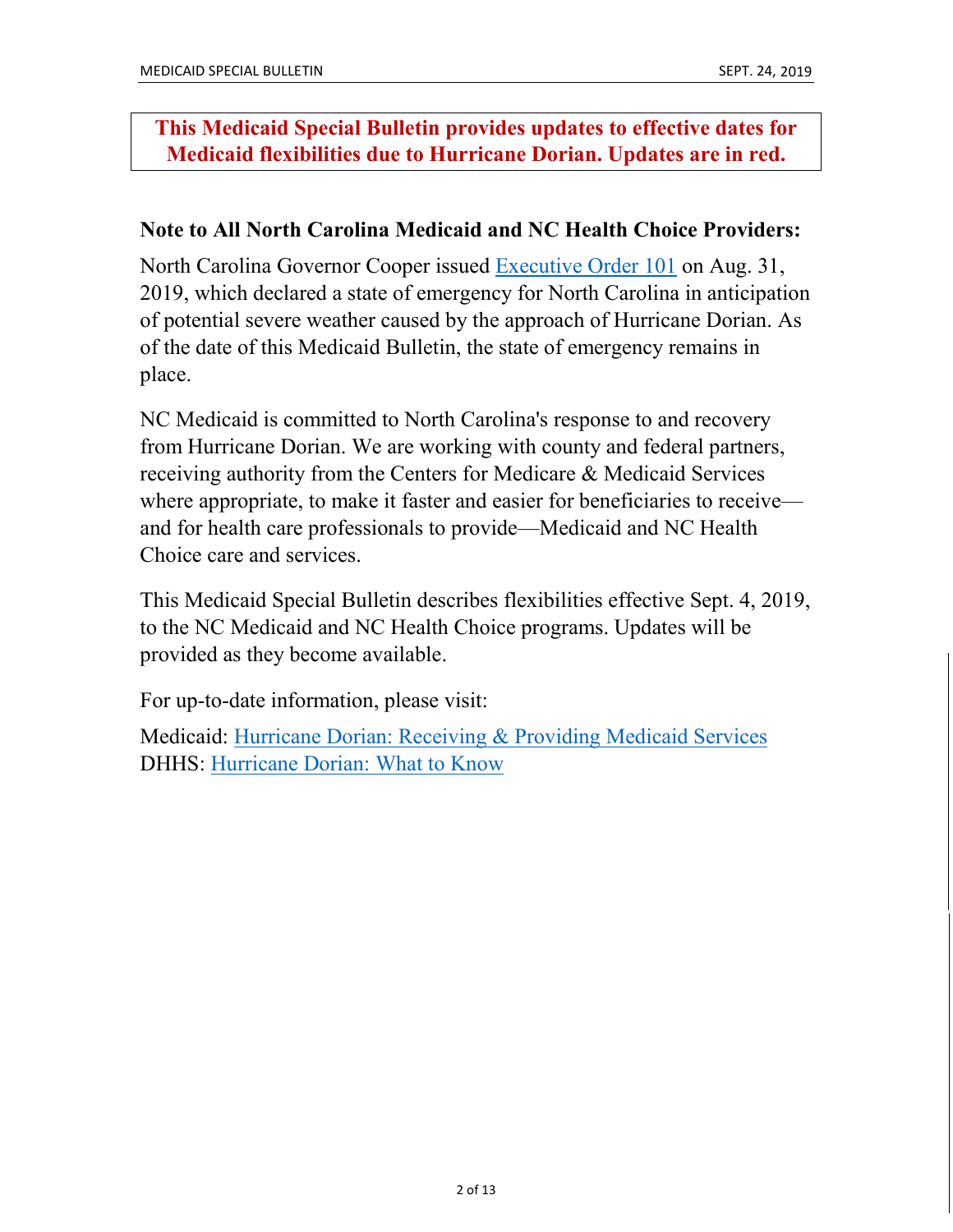## **ATTENTION: ALL PROVIDERS EXTENDED THROUGH SEPT. 30, 2019**

## **Reimbursement for Medically Necessary Services during Hurricane Dorian**

**DHHS has extended this flexibility through Sept. 30, 2019.** North Carolina Medicaid and NC Health Choice will reimburse providers for medically necessary drugs and services, and equipment and supplies, provided during the Hurricane Dorian emergency without prior approval (PA) starting **Sept. 4 through Sept. 30, 2019.** Medical documentation must support medical necessity.

In addition, beneficiaries who have been evacuated out-of-state (OOS), voluntarily or involuntarily, can receive medical care if needed and Medicaid and NC Health Choice will reimburse the OOS provider without prior approval. OOS providers must enroll as North Carolina Medicaid providers in an abbreviated, expedited process here: <https://www.nctracks.nc.gov/content/public/providers/provider-enrollment.html>

Providers are encouraged to obtain a prior approval if it is possible to do so (and normally required for the service). All claims are subject to audit.

#### **GDIT, (800) 688-6696**

## **ATTENTION: ALL PROVIDERS NC Health Choice Flexibilities due to Hurricane Dorian Extended through Nov. 3, 2019**

**NC Health Choice flexibilities remain in place as described below.** NC Health Choice flexibilities temporarily added to several key policies and procedures are described below.

- To extend the grace period for impacted children to complete the renewal process until Nov. 3, 2019;
- To waive the annual enrollment fee and co-payments and prior authorization requirements for children in families impacted by Hurricane Dorian through Nov. 3, 2019;
- To extend the redetermination timelines for current CHIP enrollees living and/or working in a Governor declared or federally declared disaster areas;
- To waive unpaid enrollment fee balances if the child's family is determined to have been living and/or working in a Governor declared or federally declared disaster areas.

Unless otherwise noted, these exceptions are in effect for dates of service from Sept. 4 through Nov. 3, 2019. NC Medicaid will continue to evaluate the need to extend the exceptions and will publish any changes.

#### **GDIT, (800) 688-6696**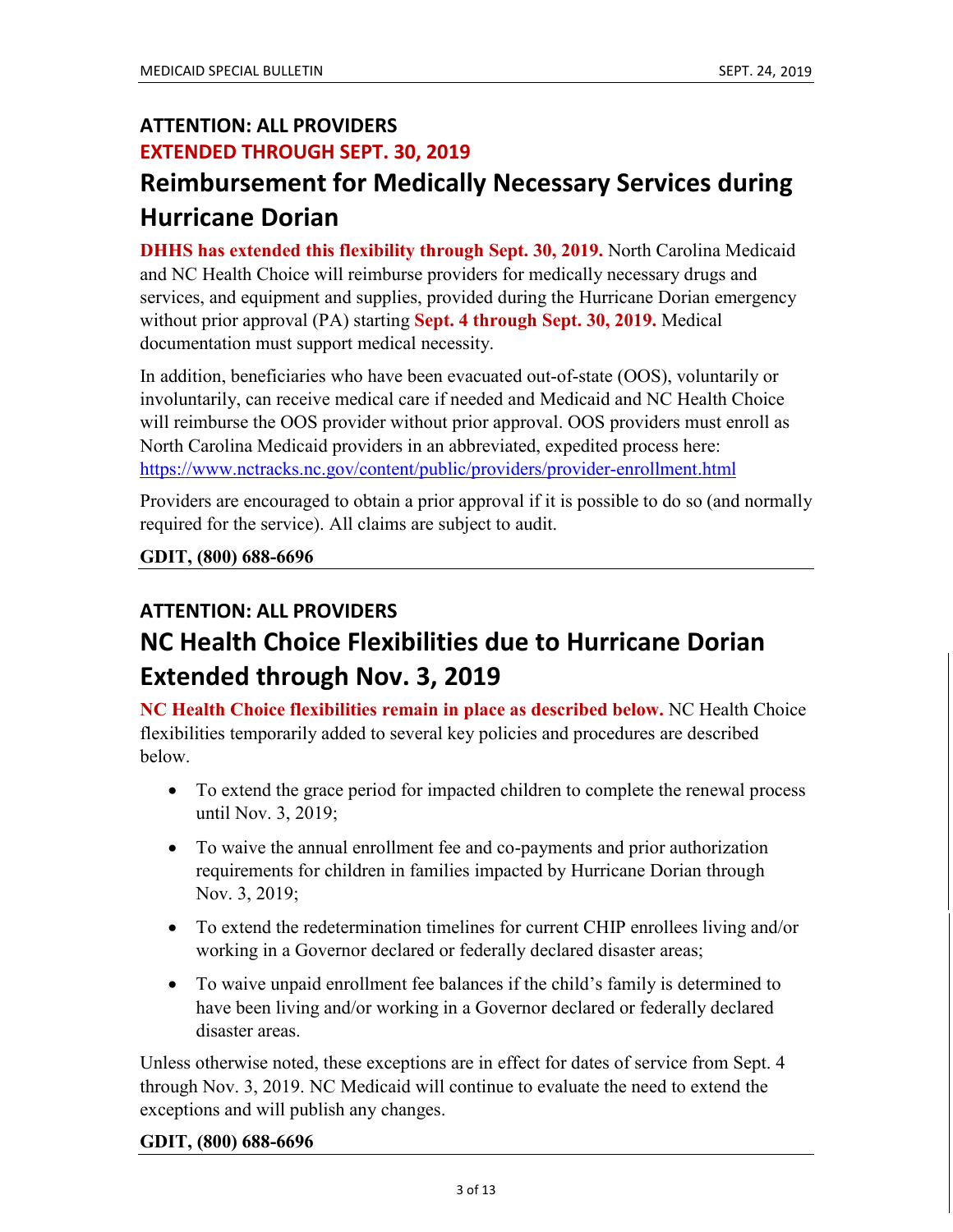### **ATTENTION: ALL PROVIDERS RESCINDED SEPT. 9, 2019**

## **Disaster Relief Applications for Health Care Professionals Not Currently Enrolled as an NC Medicaid Provider**

**Governor Cooper's [Executive Order 107](https://governor.nc.gov/documents/executive-order-no-107-rescinding-temporary-medical-licensure-waiver) rescinded this flexibility on Sept. 9, 2019. Providers not enrolled in NC Medicaid may no longer submit a disaster relief application to temporarily deliver services due to Hurricane Dorian. See the [Sept. 5,](https://files.nc.gov/ncdma/20190905-HurricaneDorian-SpecialBulletin.pdf)  [2019, Medicaid Special Bulletin](https://files.nc.gov/ncdma/20190905-HurricaneDorian-SpecialBulletin.pdf) for a description of the initial flexibility issued Sept. 4, 2019.** 

**GDIT, (800) 688-6696**

### **ATTENTION: ALL PROVIDERS**

#### **EXTENDED THROUGH SEPT. 30, 2019**

## **Critical Access Hospital Bed Limit Lifted During Hurricane Dorian**

**DHHS has extended this flexibility through Sept. 30, 2019.** As outlined in 42 CFR 485.620(a), Condition of Participation: Number of Beds and Length of Stay, "Except as permitted for CAH having distinct part units under 42 CFR 485.647, the CAH maintains no more than 25 inpatient beds. Inpatient bed may be used for either inpatient or swingbed services."

For dates **Sept. 4 through Sept. 30, 2019,** Medicaid is lifting the limit of 25 beds to accommodate the needs of beneficiaries and providers due to the anticipated impact of Hurricane Dorian.

Unless otherwise noted, these exceptions are in effect for dates of service from **Sept. 4 through Sept. 30, 2019.** After the storm has passed, the State will evaluate the need to extend the exceptions and will publish any changes.

**GDIT, (800) 688-6696**

#### **ATTENTION: ALL PROVIDERS EXTENDED THROUGH SEPT. 30, 2019**

## **EviCore Prior Approval Requirement Lifted for Hurricane Dorian**

Due to the potential impact from Hurricane Dorian, high tech imaging claims for dates of service **Sept. 4-30, 2019,** will not require prior approval through eviCore.

**EviCore Web Support Team, (800) 646-0418 or [portal.support@evicore.com](mailto:portal.support@evicore.com)**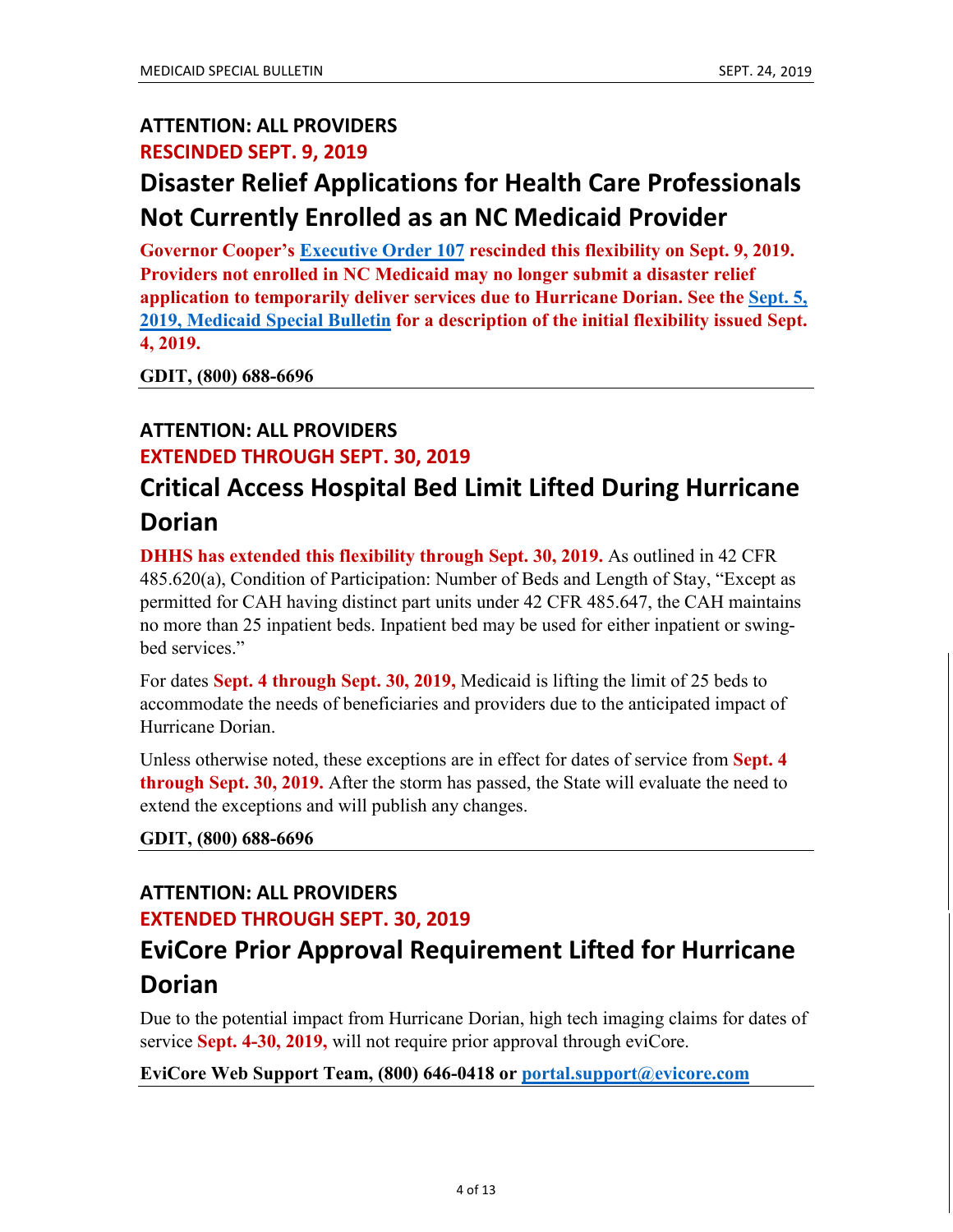## **ATTENTION: CAP/C AND CAP/DA CASE MANAGEMENT ENTITIES Community Alternatives Program for Children and Community Alternatives Program for Disabled Adults**

**Please note that CAP Health and Safety Reports continue to be due Oct. 4, 2019. A** critical role for case management entities serving CAP/C and CAP/DA beneficiaries is to provide support to ensure the health, safety and well-being of all CAP beneficiaries in the preparation for, during and immediately after, a natural disaster. To fulfill this requirement, NC CAP case management entities are directed to assist their assigned CAP beneficiaries in activating their emergency and disaster plans in preparation for the unknown impact of Hurricane Dorian. When helping CAP beneficiaries activate their plans, it is imperative to emphasize checking and updating disaster kits. Ready NC, https://readync.org is a valuable resource to use for additional information and assistance to prepare for a hurricane. Encourage beneficiaries to register with their special needs' registry in their county.

It is our utmost concern that not only are our beneficiaries safe and accounted for during times of disaster, but that case management entities are equipped to communicate with staff and beneficiaries effectively as well as take the appropriate steps to remain safe. Please coordinate with local County Emergency Management Departments if assistance is needed.

North Carolina Medicaid gave notification to AP case management entities that if the state is impacted by Hurricane Dorian, and to coordinate resources, Medicaid will request from case management entities an assessment of the health and well-being status of each CAP beneficiary. Case management entities will be required to submit a CAP Health and Safety report related to the health and well-being status of the CAP beneficiaries they serve.

Below is the information that must be included in the Health and Safety Report your agency submits to Medicaid. Your agency may use a Microsoft Word or Excel document to compile the requested information.

- Name of County
- Name of Case Management Entity
- Name of Contact Person for questions regarding the report
- Name of Beneficiary
- Beneficiary MID number
- Status of Beneficiary (Safe, Sustained Impact, Unknown)
- Beneficiary Current Location (Home, Shelter, Facility, Relative in/out of county/state)
- Beneficiary Contact Information, if displaced from home
- Documentation if the current service plan meets the needs of the beneficiary as a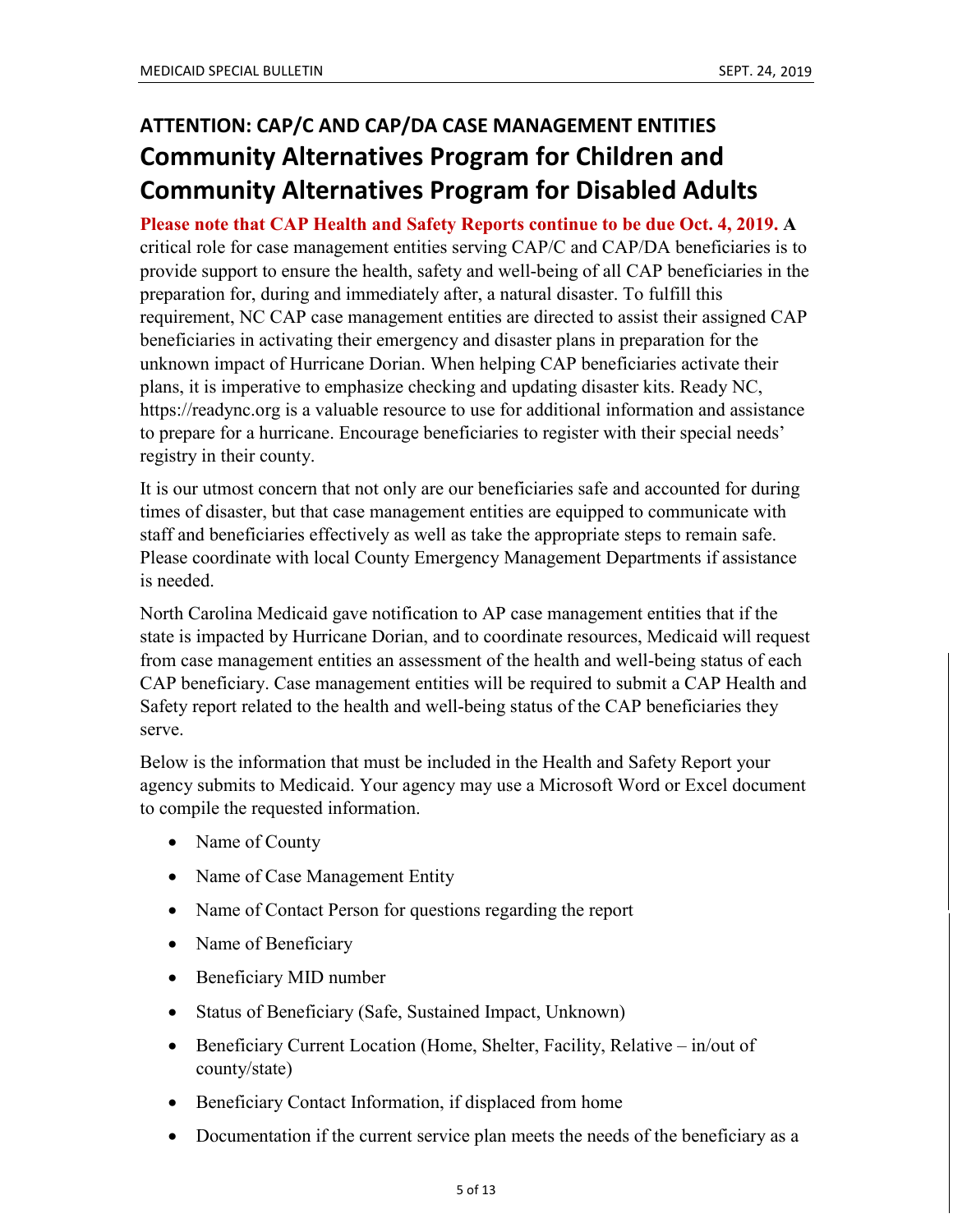result of the hurricane

• If it does not, specify what additional or replacement services are needed

Please provide reports to Patricia Hill at [Patricia.Hill@dhhs.nc.gov](mailto:Patricia.Hill@dhhs.nc.gov) no later than Oct. 4, 2019.

#### **Additional guidance about NC Medicaid's efforts to support Waiver beneficiaries' recovery from Hurricane Dorian will be forthcoming.**

**NC Medicaid Long-Term Services and Supports, (919) 855-4340**

## **ATTENTION: DURABLE MEDICAL EQUIPMENT PROVIDERS DMEPOS Policy Flexibility on Replacing Medical Equipment**

**DHHS will assess the need for this flexibility on Sept. 30, 2019.** Per clinical coverage policies 5A-1, 5A-2, 5A-3 section 5.9 and 5B, section 5.7.3: Medicaid or NC Health Choice may consider replacing the item, when repairing is no longer cost-effective and the item is out of warranty. Refer to Attachment A, Section C: Procedure Codes(s).

**Note**: When requesting prior approval for the replacement of an item before its usual life expectancy has ended, explain on the CMN/PA form why the replacement is needed. Specific documentation, in addition to the prescription and CMN/PA form, is required in the following situations:

- a. In cases of equipment loss or damage beyond repair, a letter from the social worker, case manager or child service coordinator explaining the circumstances.
- b. In cases of theft, a copy of the police report or a letter from the appropriate person with knowledge of the occurrence, such as the school principal, social worker, etc.
- c. In cases of equipment destruction by fire, a copy of the fire report.

**For equipment loss or damage due to Hurricane Dorian**, GDIT has been instructed to accept documentation from any of the entities listed above and from the NC Division of Emergency Management, Federal Emergency Management Agency, American Red Cross or other appropriate state or local authorities and agencies on the ground in the affected areas including the National Guard, fire and police departments.

#### **GDIT, (800) 688-6696**

### **ATTENTION: INNOVATIONS WAIVER PROVIDERS AND LME-MCOS Innovations Waiver Flexibility Due to Hurricane Dorian**

#### **Innovations Waiver flexibilities remain in place as described below.** This

communication is to make providers and LME-MCOs aware of Innovations waiver flexibilities due to Hurricane Dorian that the State has received from the Centers for Medicare & Medicaid Services (CMS). These flexibilities are intended for NC Innovations Waiver beneficiaries impacted by the hurricane either directly or due to their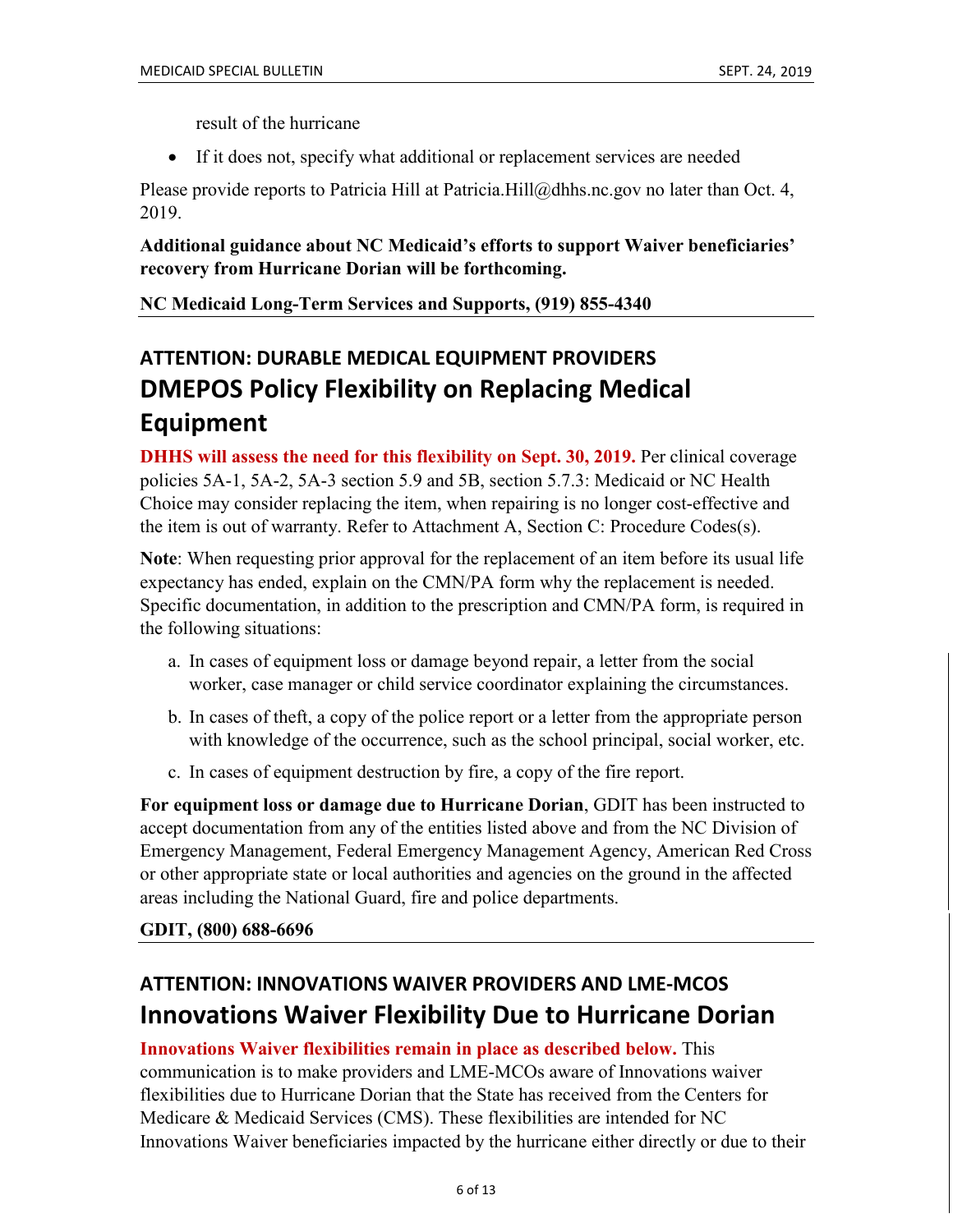staff being impacted and unable to provide services. They are not intended to be utilized by every waiver beneficiary. They are intended to be utilized only as long as needed effective Sept. 4, 2019, and not further than Dec. 3, 2019, unless the Department revises this date in the waiver. LME-MCOs should be assessing the continued need for these flexibilities case-by-case. Providers must resume compliance with normal NC Medicaid rules and regulations as soon as they are able to do so. This includes requesting prior approval, completing background checks and training staff.

NC Medicaid will allow the following approved flexibilities:

- More than the maximum number of hours allowed of Innovations waiver services may be provided by a relative of an adult who resides with the waiver beneficiary for 90 days. **This should only be used for cases where the family is unable to be reached by provider staff or when staff is unavailable due to being displaced by the hurricane.**
- Services may be provided without prior approval from Sept. 4, 2019, to December 3, 2019, unless the Division revises this date. **This should only be in cases where additional services were needed by the beneficiary because of the hurricane and either the beneficiary could not reach the provider to notify them of this need or the provider did not have the time/ability to submit prior approval. At this point, a majority of these issues should be resolved.** Additional time will be granted to enrollees to request state fair hearings.

NC Medicaid will allow the following additional flexibilities for the Innovations waiver through an Appendix K application which has been approved by CMS:

- Relatives of waiver beneficiaries who reside in the home or out of the home to provide services prior to a background check and training for 90 days. It is understood that the background check will be completed by the agency **as soon as possible** after the service begins and training will occur as soon as possible without leaving the beneficiary without necessary care.
- More than the maximum number of hours allowed for a relative who resides with an adult beneficiary may be provided by that relative for up to 90 days. The relative may also provide Community Networking and Supported Employment for 90 days. **This can only be used for cases where the family is unable to be reached by provider staff or when staff is unavailable due to being displaced by the hurricane.**
- Direct care may be provided in a hotel, shelter, church, or alternative facilitybased setting or the home of a direct care worker when the waiver participant is displaced from the home because of the hurricane, or the provider facility is inaccessible/damaged.
- Repair or replacement of home and vehicle modifications and waiver equipment, supplies, or assistive technology in excess of the waiver period limitations. **This applies to repair or replacement that is needed because the modification / equipment was damaged in the hurricane.**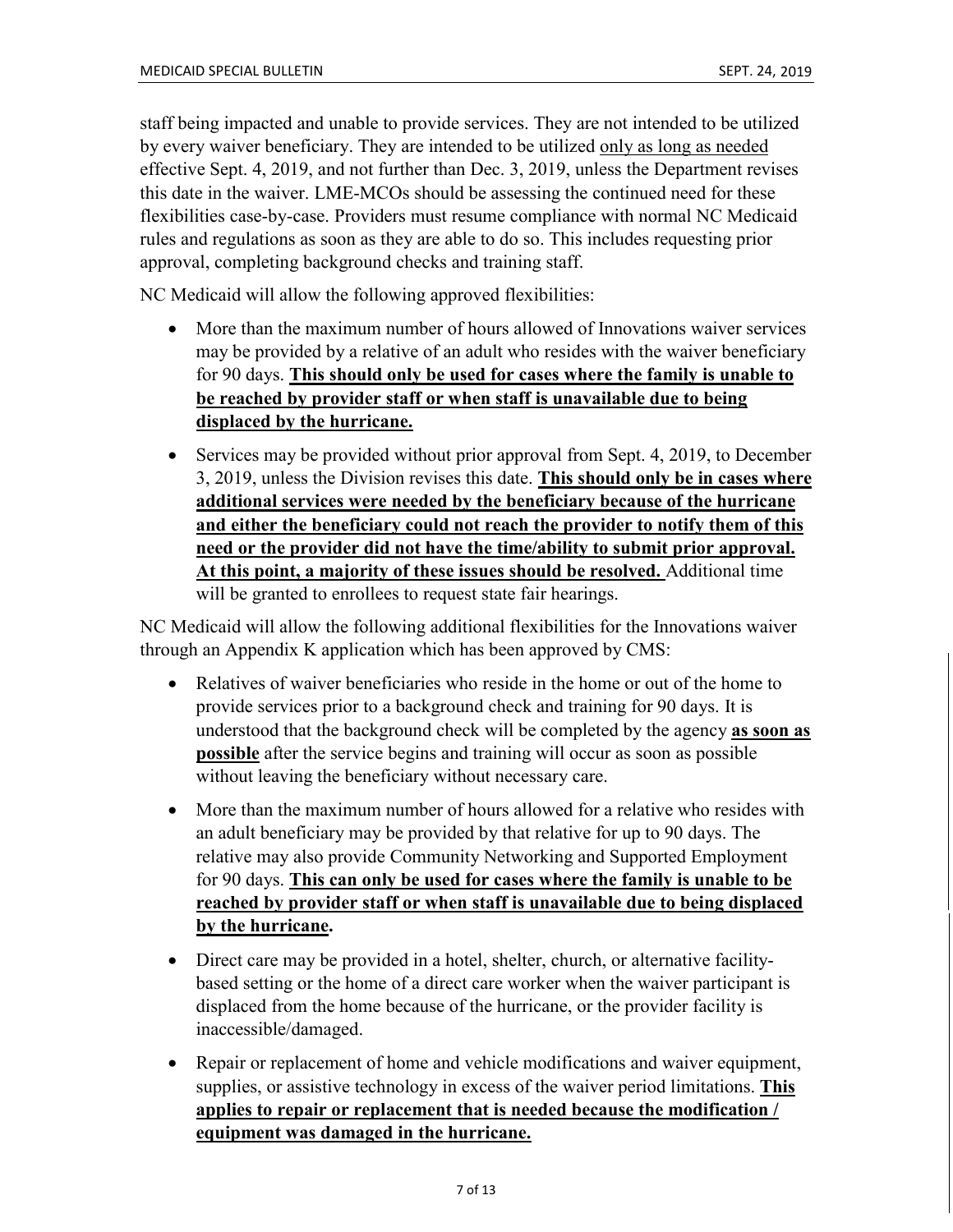- Repair or replacement of participant goods and services in excess of the waiver year limitations. **This applies to repair or replacement that is needed because the modification/equipment was damaged in the hurricane.**
- The \$135,000 waiver limit may be exceeded due to additional services, equipment, or modifications during Hurricane Dorian.
- Beneficiaries who receive fewer than one service per month for a period of 90 days will not be subject to discharge.
- Annual reassessments of level of care initiated between Sept. 4, 2019 and Dec. 3, 2019 may be postponed by 90 calendar days to allow sufficient time to complete the annual reassessment and accompanying paperwork.
- Service plans that are expiring and currently meeting an affected waiver participant's needs, but a new person-centered plan is unable to be developed due to ongoing hurricane recovery efforts, the time limit to approve the plan by the last day of the birth month may be extended by three months after the birth month, when monthly telephonic monitoring is provided to ensure the plan continues to meet the participant's needs. Additional time may be awarded caseby-case when conditions from the hurricane continue to impede this activity.
- Payment for direct care services for purposes of supporting 1915(c) enrollees in acute care hospital or short-term institutional stay, and waiving time limits on institutional respite, which is currently limited to a 30-day stay.
- Include retainer payments to direct care workers when a  $1915(c)$  enrollee is hospitalized or absent from their home for a period of no more than 90 days.
- Waive the monthly face-to-face care coordinator and beneficiary meeting for individuals receiving residential supports, new to waiver, or relative as provider. Waive the quarterly face-to-face care coordinator and beneficiary meeting caseby-case.

Under State authority, NC Medicaid can allow Innovations waiver services to be provided out-of-state without prior approval by the LME-MCO. Respite may also be provided out-of-state for individuals who have been displaced.

#### **NC Medicaid Behavioral Health, (919) 527-7630**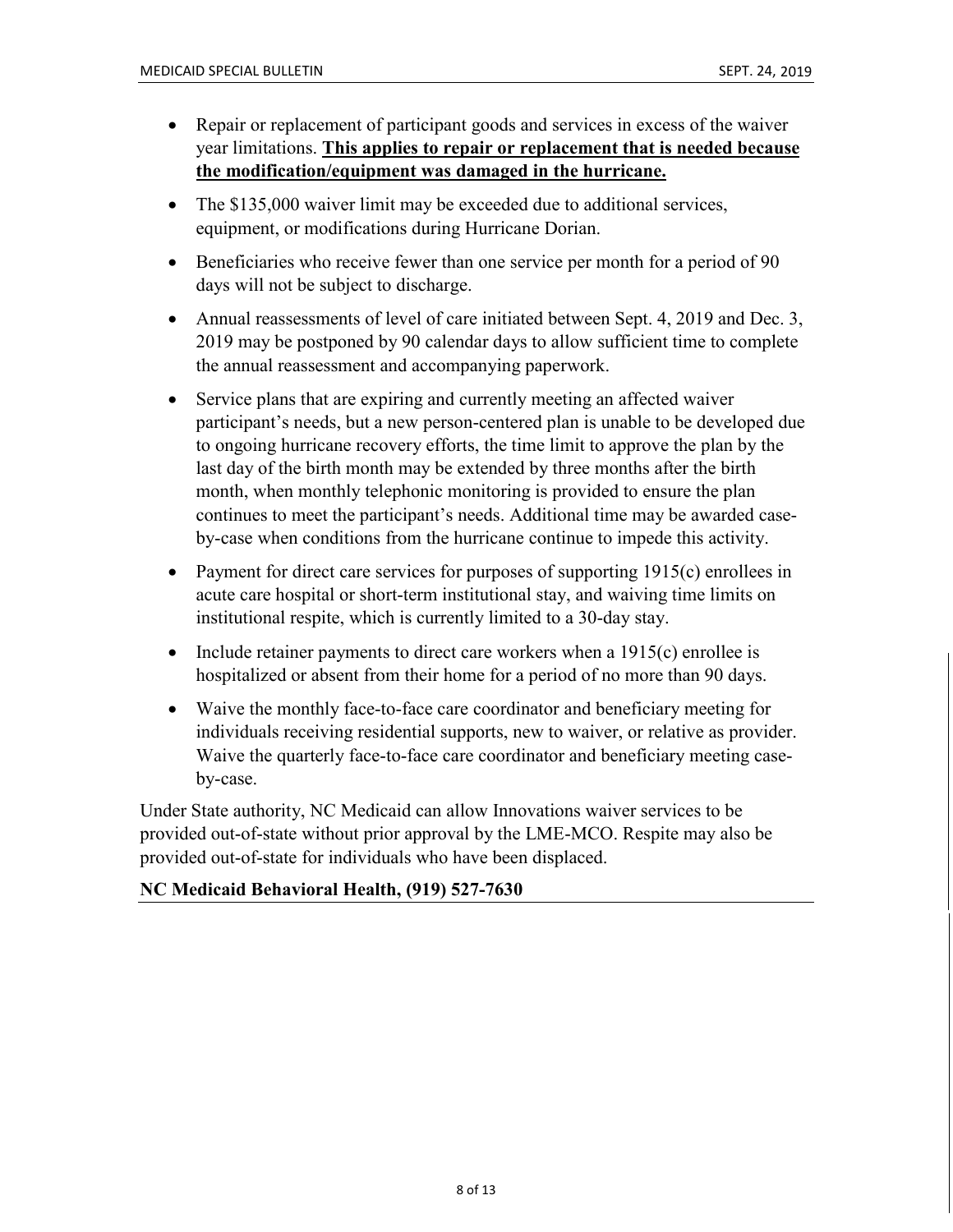### **ATTENTION: NURSING HOME PROVIDERS EXTENDED THROUGH OCT. 5, 2019**

## **Expediting Nursing Home Admissions for Individual Displaced due to Hurricane Dorian**

**DHHS has extended this flexibility through Oct. 5, 2019.** Providers should upload the signed Physician Signature form with their portal submissions to NCTracks. NCTracks is designed to receive long-term care PA information in the FL2 format. Medicaid has temporarily suspended the requirement of a Pre-Admission Screening and Annual Resident Review (PASSR) number on the PA (see following article). Providers should note on their portal submissions stating that the PASRR is unavailable due to Hurricane Dorian emergency placement. In addition, providers should add all the pertinent information about the recipient's levels of care needs in their portal submission.

Lastly, the Medicare requirement of 3-day qualifying hospital stay is waived for Medicaid beneficiaries who require a short-term stay in a Nursing Facility due to care needs or shelter needs related to Hurricane Dorian for the period Sept. 4 through Oct. 5, 2019.

#### **NC Medicaid Long-Term Services and Supports, (919) 855-4340**

#### **ATTENTION: NURSING HOME PROVIDERS EXTENDED THROUGH OCT. 5, 2019**

### **Temporary PASSR Procedures Due to Hurricane Dorian**

**DHHS has extended this flexibility through Oct. 5, 2019.** Level I and II Preadmission Screening and Resident Reviews (PASRRs) will not be required for new admissions for 30 days. If the individual is expected to remain in the nursing facility for more than 30 days, a notice of the need for a PASRR review should be submitted via NCMUST. In addition, individuals transferred from one nursing facility to another nursing facility as a result of Hurricane Dorian will not be considered a new admission and will not need a PASRR. The transferring nursing facility must ensure that all copies of the resident's PASRR paperwork (including any Level II information) is transferred with the individual.

For those individuals receiving specialized services, the nursing facility should focus on promoting the basic health and safety of individuals who had been receiving specialized services in the nursing facility before the crisis or who were receiving specialized services in another nursing facility before the transfer.

The admitting nursing facility is responsible for submitting a claim for payment. Those nursing facilities serving as an emergency shelter due to Hurricane Dorian cannot submit a claim for payment.

The safety of your staff and the Medicaid members served by your agency are of prime importance. In the event your area is impacted by Hurricane Dorian, please follow the instructions of the local emergency operations in your area and implement your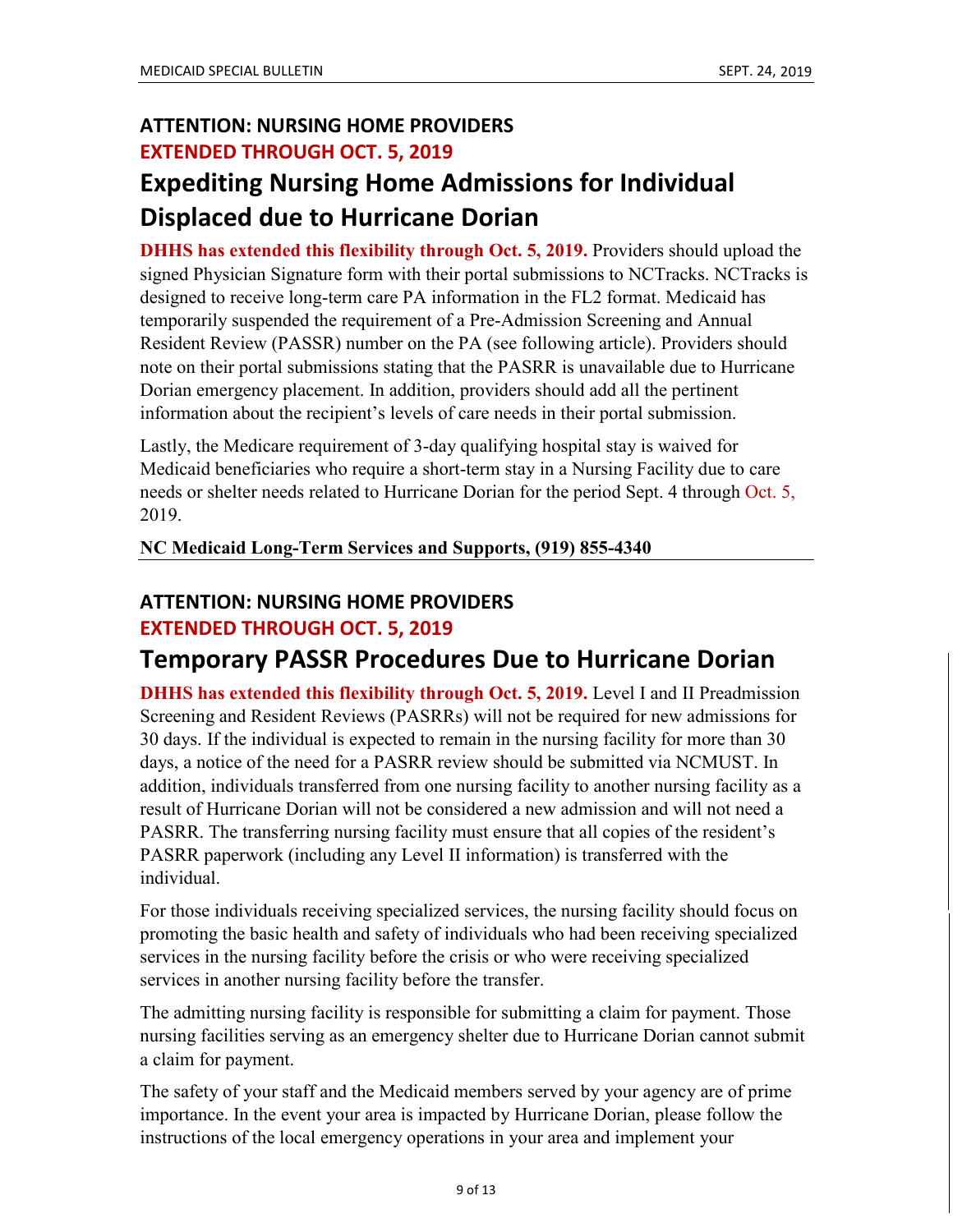emergency plan.

#### **NC Medicaid Long-Term Services and Supports, (919) 855-4340**

### **ATTENTION: PCS IN-HOME CARE PROVIDERS AND ADULT CARE HOMES PROVIDERS**

### **State Plan Personal Care Services**

**State Plan Personal Care Services Independent Assessments scheduled after Sept. 6 will continue as planned.** In preparation of the potential impact of Hurricane Dorian on North Carolina, Medicaid will cancel Personal Care Services (PCS) Independent Assessments currently scheduled from Wednesday, Sept. 4 through Friday, Sept. 6, 2019, in the following counties: Beaufort, Bertie, Bladen, Brunswick, Camden, Carteret, Chowan, Columbus, Craven, Cumberland, Currituck, Dare, Duplin, Edgecombe, Gates, Greene, Halifax, Harnett, Hertford, Hoke, Hyde, Johnston, Jones, Lenoir, Martin, Nash, New Hanover, Northampton, Onslow, Pamlico, Pasquotank, Pender, Perquimans, Pitt, Robeson, Sampson, Tyrrell, Washington, Wayne, Wilson.

If a provider in a county not identified above feels they will be impacted, please contact the PCS unit at PCS Program Questions  $\omega$  dhhs.nc.gov or 919-855-4360 to be added to the list of counties.

Liberty will flag cancelled assessments as a priority for rescheduling as operations resume.

It is our utmost concern that not only are our beneficiaries safe and accounted for during times of disaster, but that Service Providers are equipped to communicate with staff and beneficiaries effectively as well as take the appropriate steps to remain safe. Please coordinate with County Emergency Management Departments if assistance is needed. Also, Home Care Agencies and Adult Care Home providers should adhere to Disaster/Emergency Plans developed per individual licensure regulations.

Providers should notify Liberty Healthcare of NC (919-322-5944 or 1-855-740-1400) of facility evacuations and relocations.

If an evacuee is placed in an Adult Care Home (ACH) due to sheltering needs by the local Department of Social Services (DSS), and the ACH provider agrees they have enough information on the beneficiary to determine PCS needs, NC Medicaid will utilize the expedited assessment process and may authorize up to 60 provisional hours of PCS for the evacuee. A full PCS Independent Assessment will follow. A "3051 New Request" form must be submitted to Liberty Healthcare on behalf of the evacuee. Providers accepting evacuees for local DSS who may be eligible for PCS should contact NC Medicaid prior to submission of the 3051 form for further instruction at 919-855-4360 or [PCS\\_Program\\_Questions@dhhs.nc.gov.](mailto:PCS_Program_Questions@dhhs.nc.gov)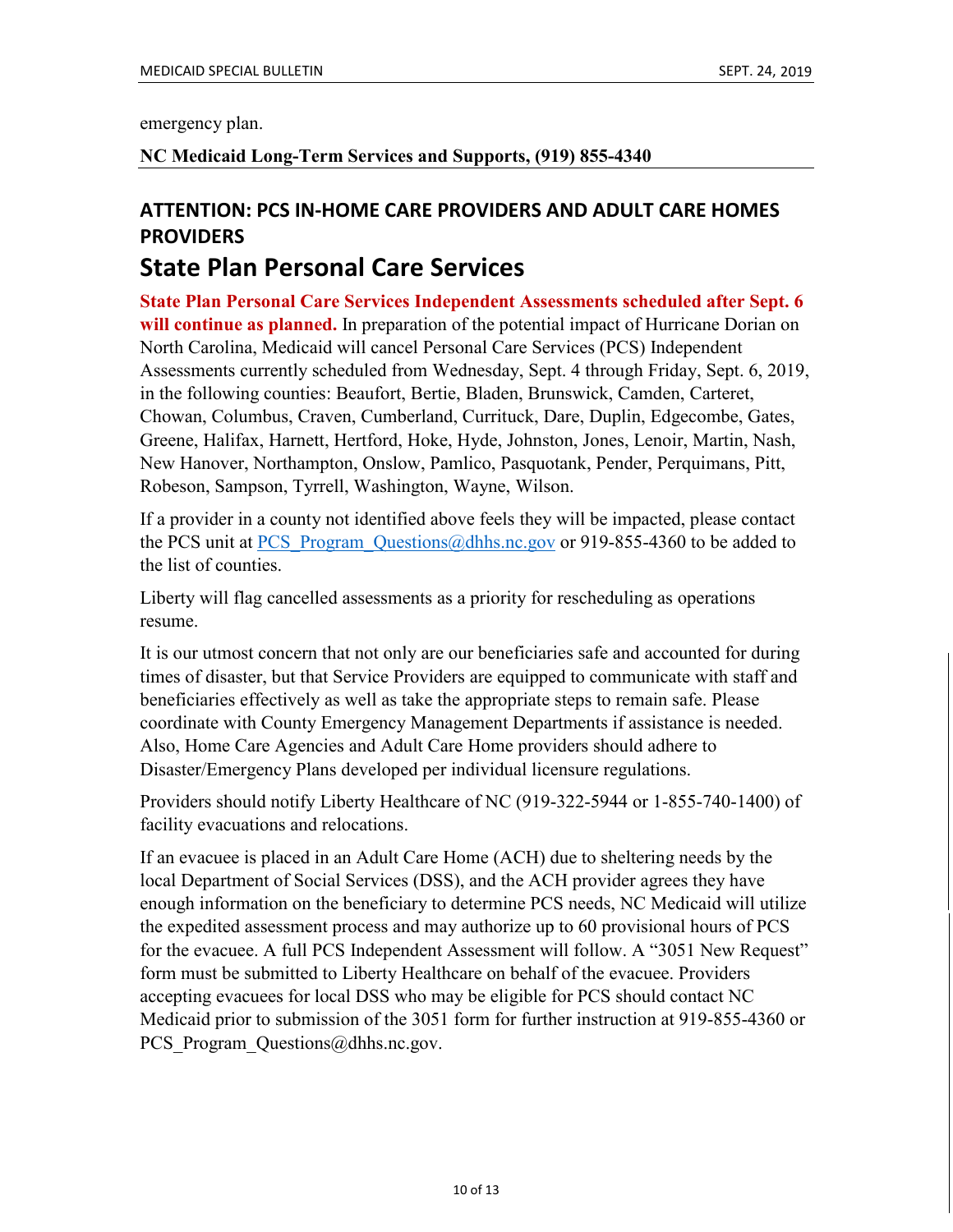If your facility/agency closes or is unable to provide PCS to beneficiaries, please send an email to PCS Program Questions@dhhs.nc.gov. Include the following in the email:

- Agency/Facility name
- NPI
- Address
- $\bullet$  # of impacted beneficiaries
- Beneficiary listing
- Relocation facility and NPI (facility location now servicing your beneficiaries)
- Anticipated date services will resume at agency/facility

If you are a Home Care Agency and are made aware of beneficiary relocations, please contact Liberty Healthcare of NC at 919-322-5944 or 1-855-740-1400 and provide the following information:

- Beneficiary name
- MID
- Current provider name and NPI
- Temporary or permanent relocation, if known
- Temporary address

Adult Care Home facilities accepting current PCS beneficiaries from evacuated facilities may continue to provide PCS to beneficiaries. Accepting facilities must maintain service documentation of each temporary resident to include admission date, discharge date, and all PCS related tasks. Facilities will be required to provide this documentation once the beneficiary has returned to their home facility to ensure the appropriate allocation of prior approvals. Adult Care Home providers who accepted evacuated beneficiaries may submit their documentation to Medicaid once the beneficiary has returned to their home facility. Send documentation to PCS Program Questions@dhhs.nc.gov.

Home Care Agencies may provide PCS in the beneficiary's temporary location based on the approved service authorization if they have relocated to another primary private residence. Providers must notify Liberty Healthcare if the beneficiary will remain in a temporary private residence more than 30 days. After 30 days, a new assessment will be required to assess the beneficiary's need in the current residence.

Providers with beneficiaries who may relocated to emergency shelters may continue to provide PCS to the beneficiary, but should notify Liberty Healthcare and provide the following information:

- Beneficiary name
- MID
- Agency name and NPI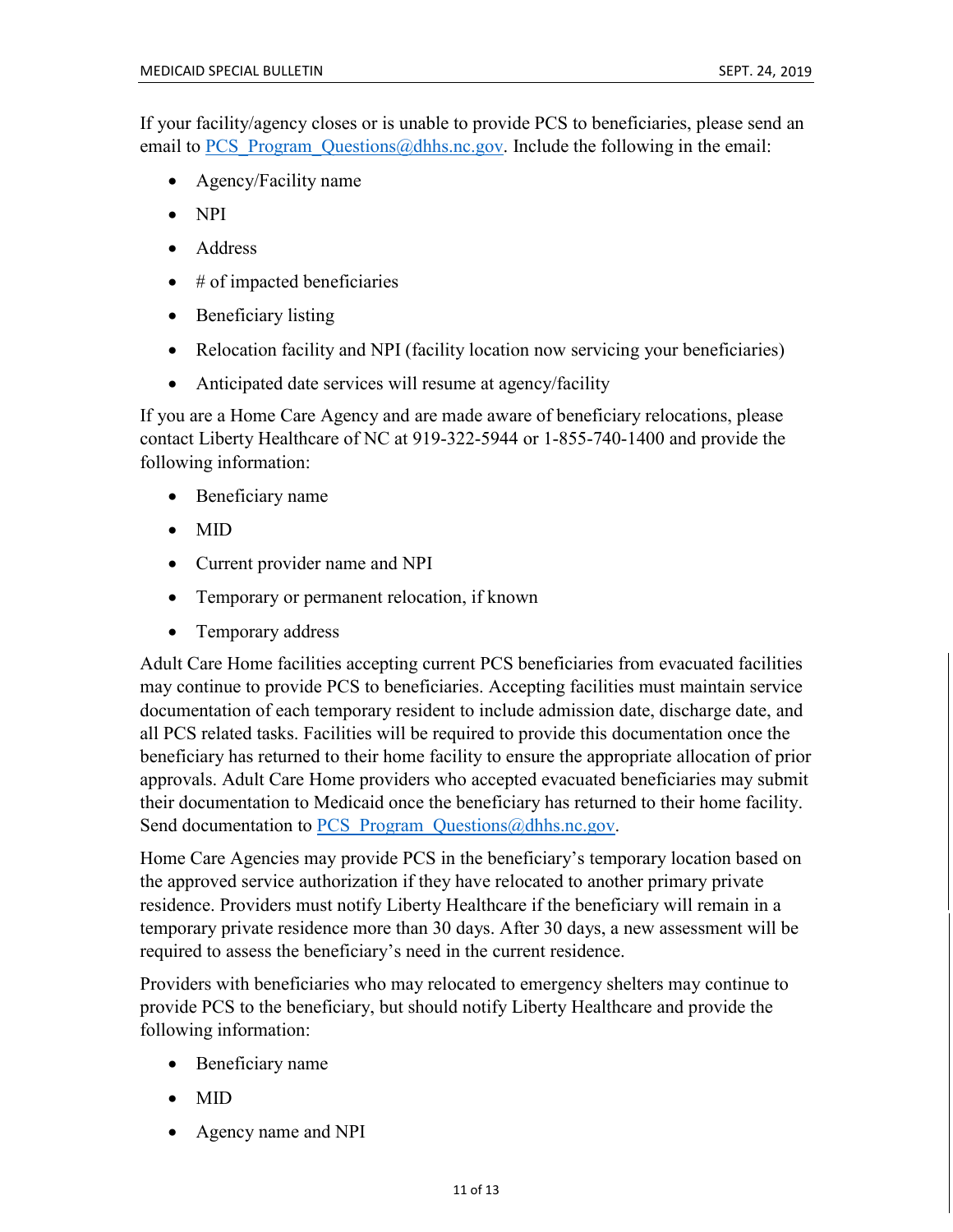- Shelter/hotel name and address
- Date of relocation

If you have a beneficiary with an upcoming assessment and they do not have power, please contact Liberty Healthcare of NC to reschedule.

Cancelled PCS assessments will be rescheduled based on when power is restored and when it is safe for Independent Assessors to access the area.

If you have questions regarding billing of evacuated or relocated beneficiaries, please contact Medicaid at PCS Program Questions@dhhs.nc.gov or 919-855-4360.

NC Medicaid staff will monitor the storm's impact and update Independent Assessment cancellations as needed.

**Long-Term Services and Supports/Personal Care Unit, (919) 855-4360** 

### **ATTENTION: PHARMACY PROVIDERS EXTENDED THROUGH SEPT. 30, 2019**

## **Medication Prior Approval Overrides due to Hurricane Dorian**

**DHHS has extended this flexibility through Sept. 30, 2019.** The potential for severe weather conditions may present situations where NC Medicaid and Health Choice beneficiaries in impacted areas may have difficulty obtaining necessary prior approval for certain medications. Therefore, NC Medicaid enrolled pharmacy providers have been approved to override prior approval requirements during the state of emergency. This override of prior approval is being allowed while the governor's state of emergency order remains in place to ensure that all Medicaid beneficiaries have access to necessary medications.

In these situations, NC Medicaid enrolled pharmacy providers should **resubmit these claims with "09" (Emergency Preparedness) in the PA Type Code field** to override a denial for prior approval required. **Do not place any values in the Submission Clarification Code field.**

**GDIT, (800) 688-6696**

### **ATTENTION: PHARMACY PROVIDERS EXTENDED THROUGH SEPT. 30, 2019**

## **Early Prescription Refills during Governor's State of Emergency Declaration**

**DHHS has extended this flexibility through Sept. 30, 2019. The** potential for severe weather conditions may present situations where NC Medicaid and Health Choice beneficiaries in impacted areas may require an early refill of their medications. NC Medicaid enrolled pharmacy providers have been approved to early fill these